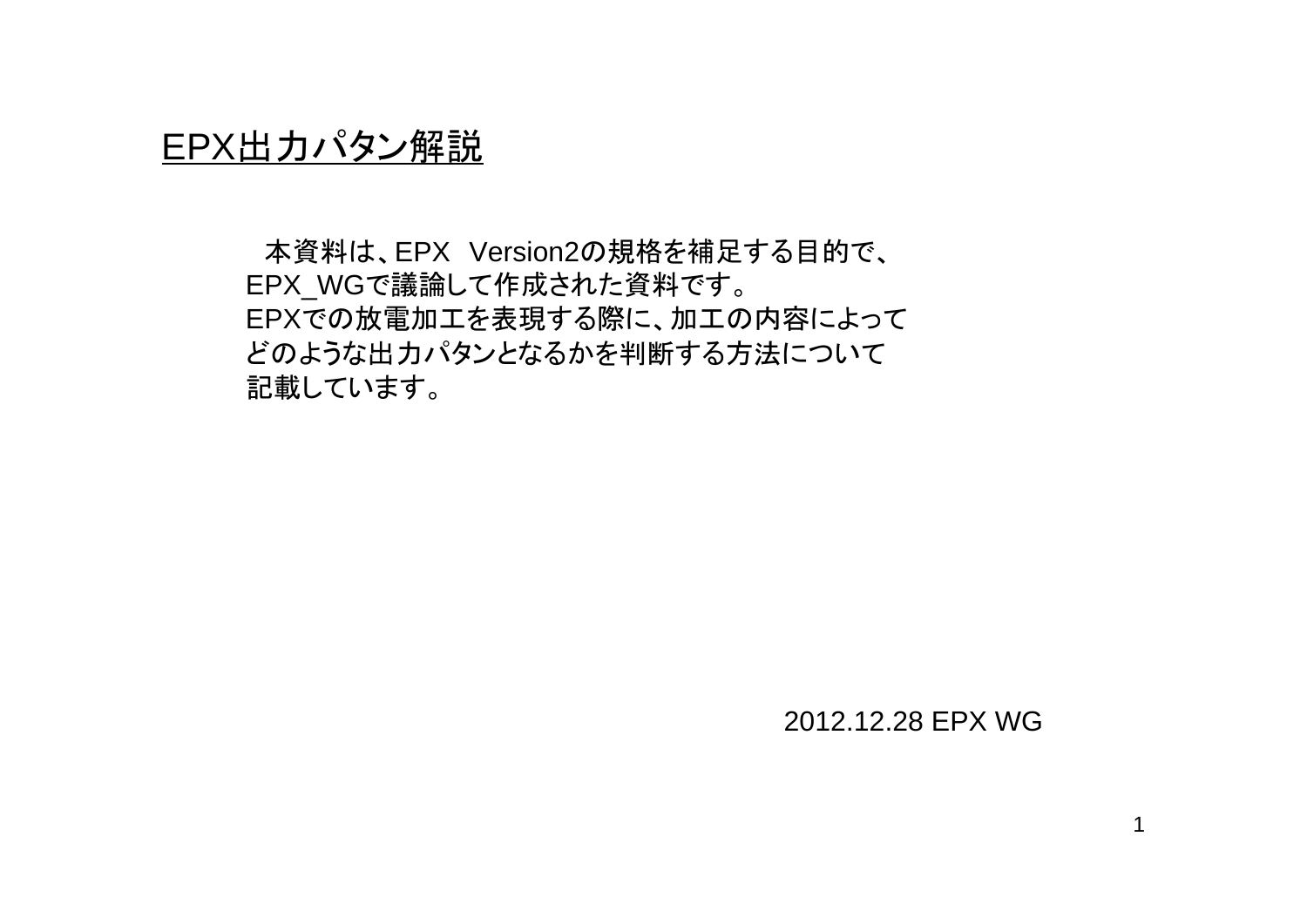## 1.**EPX**規格の基本構造

#### <jdma\_epx>

**<header>**<major\_version>2</major\_version> <minor\_version>0</minor\_version> <title>MODEL3</title> <sender>CamMagic</sender> <machine\_name ></machine\_name> <date>2011/06/09</date><time>9:24:30</time><author\_name></author\_name> <unit>0</unit><comment /></header>

### **<work\_piece\_information>**

<work\_piece\_name>WORKNAME</work\_piece\_name> <work\_piece\_material>1</work\_piece\_material> </work\_piece\_information>



| <edm_group count='("1"'></edm_group>                                                                  |  |
|-------------------------------------------------------------------------------------------------------|--|
| <edm detail="" info=""></edm>                                                                         |  |
| <finish_mode>0</finish_mode>                                                                          |  |
| <spark_mode>0</spark_mode>                                                                            |  |
| <roughness_unit>3</roughness_unit>                                                                    |  |
| <roughness_value>12.3</roughness_value>                                                               |  |
| <projection_area>12.2</projection_area>                                                               |  |
|                                                                                                       |  |
| <electrode_group count="1"></electrode_group>                                                         |  |
| <del><electrode_info< del="">&gt;</electrode_info<></del>                                             |  |
| <electrode_name>ele1</electrode_name>                                                                 |  |
| <electrode id="">11</electrode>                                                                       |  |
| <fluid mode="">1</fluid>                                                                              |  |
| <edm_process_type>1</edm_process_type>                                                                |  |
| <electrode material="">4</electrode>                                                                  |  |
| <orbit_pattern>3</orbit_pattern>                                                                      |  |
| <under model="" size="">0</under>                                                                     |  |
| <under_size>1.</under_size>                                                                           |  |
|                                                                                                       |  |
| <magazine_pot_number>11</magazine_pot_number>                                                         |  |
|                                                                                                       |  |
| <position_group coun<del="">(="1"&gt;</position_group>                                                |  |
| <position_detail_info></position_detail_info>                                                         |  |
|                                                                                                       |  |
| initial_pos_group count <sup>(</sup> "1"∶~                                                            |  |
| <initial_position><br/><math>&lt;\!\!X\!\!&gt;=\!\!21.238&lt;\!\!/X\!\!&gt;</math></initial_position> |  |
| <y>-41.662</y>                                                                                        |  |
| $<$ Z>10. $<$ /Z>                                                                                     |  |
| <c>0.</c>                                                                                             |  |
|                                                                                                       |  |
|                                                                                                       |  |
| <start_position></start_position>                                                                     |  |
| <x>-21.238</x>                                                                                        |  |
| <y>-41.662</y>                                                                                        |  |
| <z>10.</z>                                                                                            |  |
| $<\!\!C\!\!>\!\!0.<\!\!<\!\!/C\!\!>$                                                                  |  |
|                                                                                                       |  |
| <end_position></end_position>                                                                         |  |
| $<$ X>-21.238 $<$ /X>                                                                                 |  |
| <y>-41.662</y>                                                                                        |  |
| <z>-11.924</z>                                                                                        |  |
| $<\!\!C\!\!>\!\!0.<\!\!<\!\!/C\!\!>$                                                                  |  |
|                                                                                                       |  |
|                                                                                                       |  |
| $<$ /position aroup>                                                                                  |  |
|                                                                                                       |  |
|                                                                                                       |  |
|                                                                                                       |  |
|                                                                                                       |  |

**<electrode\_info>** 電極ID 縮小代 揺動パタン 荒・仕上げ→電極と加工条件を決めている。 **<e**dm**\_detail\_info>** 投影面積 →加工部位を決めている **<position\_detail\_info>** 初期位置 開始位置終了位置→加工座標を決めている 複数可 複数可 複数可 複数の加工がある場合に、 どのレベルでまとめるかに3パターンある。 出力パターン **3**出力パターン **2** 出力パターン**1**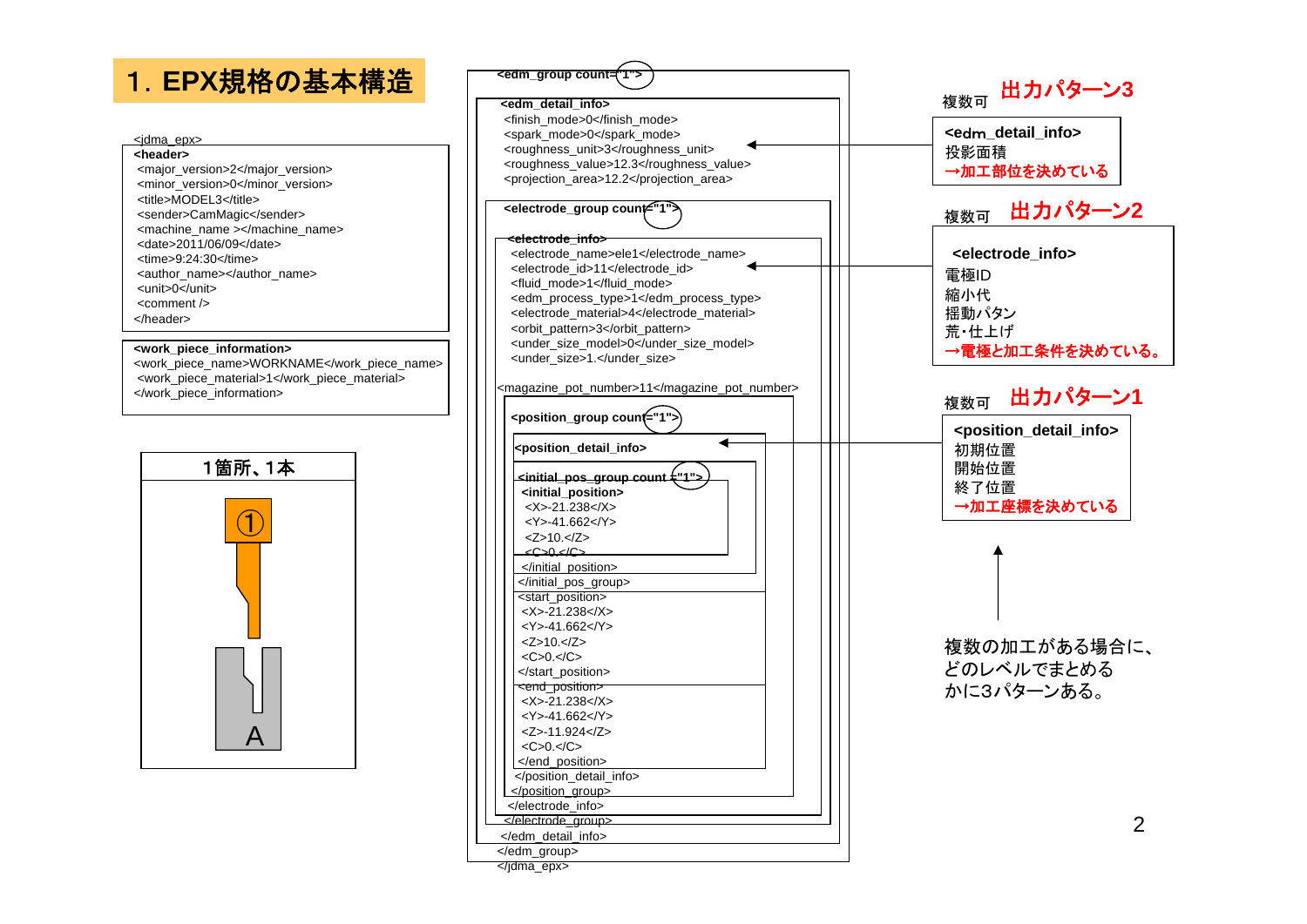|            | 出力パタン1                                                                                                                                                                                                                                                                                                                                                                                                        | 出力パタン2                                                                                                                                                                                                                                                                                                                                                                                                                                                                                                                                                                                                             | 出力パタン3                                                                                                                                                                                                                                                                                                                                                                                                                                                                                                                                                                                                                                                                                                                                                                                                                         |   |
|------------|---------------------------------------------------------------------------------------------------------------------------------------------------------------------------------------------------------------------------------------------------------------------------------------------------------------------------------------------------------------------------------------------------------------|--------------------------------------------------------------------------------------------------------------------------------------------------------------------------------------------------------------------------------------------------------------------------------------------------------------------------------------------------------------------------------------------------------------------------------------------------------------------------------------------------------------------------------------------------------------------------------------------------------------------|--------------------------------------------------------------------------------------------------------------------------------------------------------------------------------------------------------------------------------------------------------------------------------------------------------------------------------------------------------------------------------------------------------------------------------------------------------------------------------------------------------------------------------------------------------------------------------------------------------------------------------------------------------------------------------------------------------------------------------------------------------------------------------------------------------------------------------|---|
| 2. 3つのパターン | $\bigcirc$<br>同じ電極で、<br>同じ形の場<br>所を3箇所<br>加工<br>A <sub>2</sub><br>A <sub>3</sub><br>A <sub>1</sub>                                                                                                                                                                                                                                                                                                            | $\bigcirc \!\! 2$<br>$\bigcirc \hspace{-0.25mm} 3$<br>$\hat{\mathbf{\Phi}}$<br>異なる電極で、<br>同じ場所を<br>3回加工<br>A                                                                                                                                                                                                                                                                                                                                                                                                                                                                                                       | $\bigcirc \hspace{-0.25mm} 3$<br>$\left( 2\right)$<br>$\clubsuit$<br>異なる電極で、<br>異なる場所の<br>異なる形状を<br>$\bar{\mathsf{B}}$<br>A<br>それぞれ加工                                                                                                                                                                                                                                                                                                                                                                                                                                                                                                                                                                                                                                                                                          |   |
|            | <edm count="1" group=""><br/><edm_detail_info><br/><electrode_group_count=1><br/><elcetrode_info>①<br/><position_group count="1"><br/><position detail="" info="">A1<br/><br/><position detail="" info="">A2<br/><br/><position_detail_info>A3<br/></position_detail_info><br/></position></position></position_group><br/><br/><br/></elcetrode_info></electrode_group_count=1></edm_detail_info><br/></edm> | <edm count="1" group=""><br/><edm detail="" info=""><br/><electrode_group_count=3><br/><elcetrode info="">(1)<br/><position_group count="1"><br/><position_detail_info>A<br/></position_detail_info><br/></position_group><br/><br/><elcetrode_info>2<br/><position_group count="1"><br/><position_detail_info>A<br/></position_detail_info><br/></position_group><br/><br/><elcetrode_info>3<br/><position_group count="1"><br/><position_detail_info>A<br/></position_detail_info><br/></position_group><br/><br/><br/><br/></elcetrode_info></elcetrode_info></elcetrode></electrode_group_count=3></edm></edm> | <edm count="3" group=""><br/><edm detail="" info=""><br/><electrode_group_count=1><br/><elcetrode info="">(1)<br/><position_group count="1"><br/><position_detail_info>A<br/></position_detail_info><br/></position_group><br/><br/><br/><br/><edm detail="" info=""><br/><electrode_group_count=1><br/><elcetrode info="">2<br/><position_group count="1"><br/><position_detail_info>B<br/></position_detail_info><br/></position_group><br/><br/><br/><br/><edm_detail_info><br/><electrode_group_count=1><br/><elcetrode_info>3<br/><position_group count="1"><br/><position_detail_info>C<br/></position_detail_info><br/></position_group><br/><br/><br/></elcetrode_info></electrode_group_count=1></edm_detail_info><br/></elcetrode></electrode_group_count=1></edm></elcetrode></electrode_group_count=1></edm></edm> | 3 |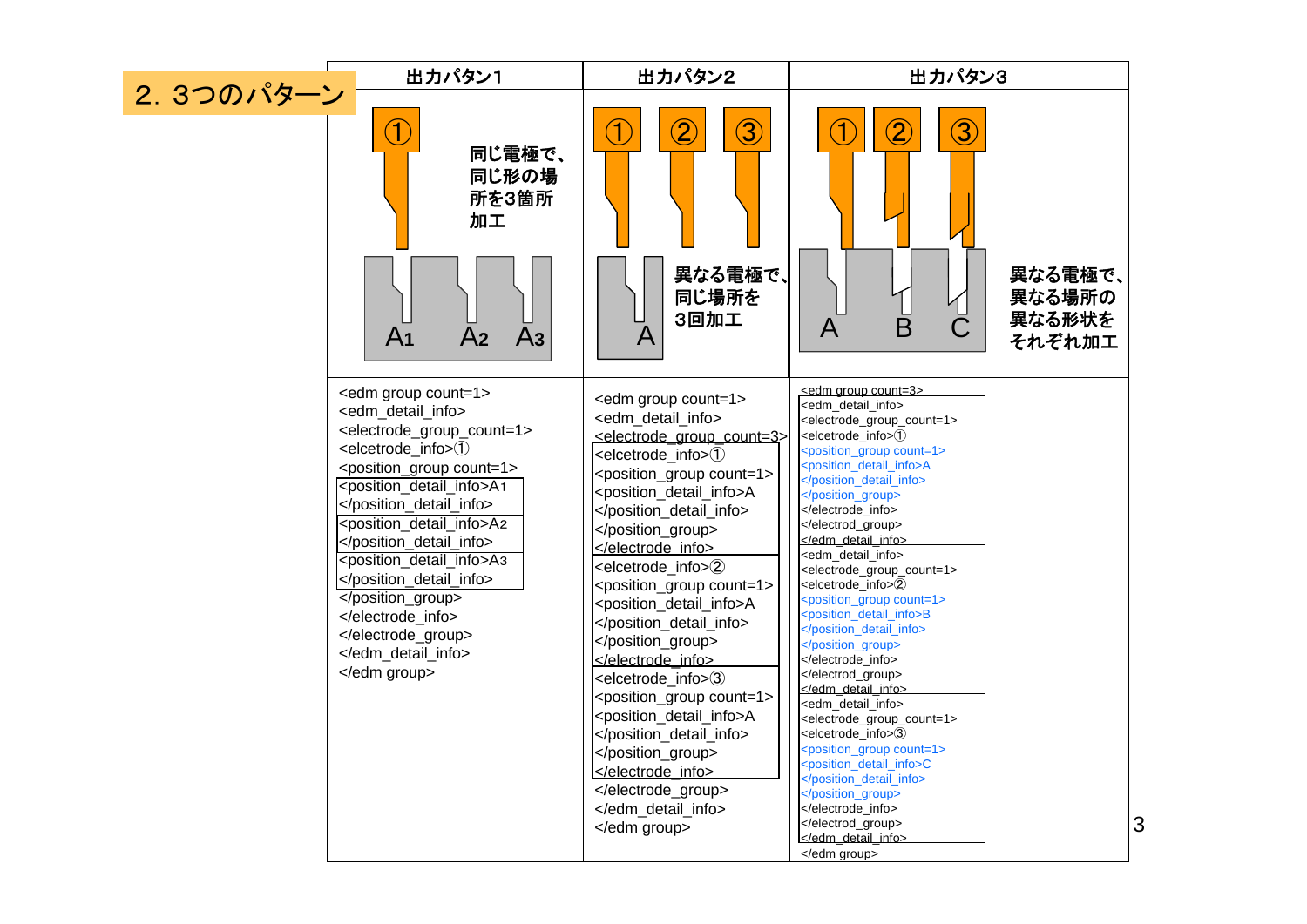